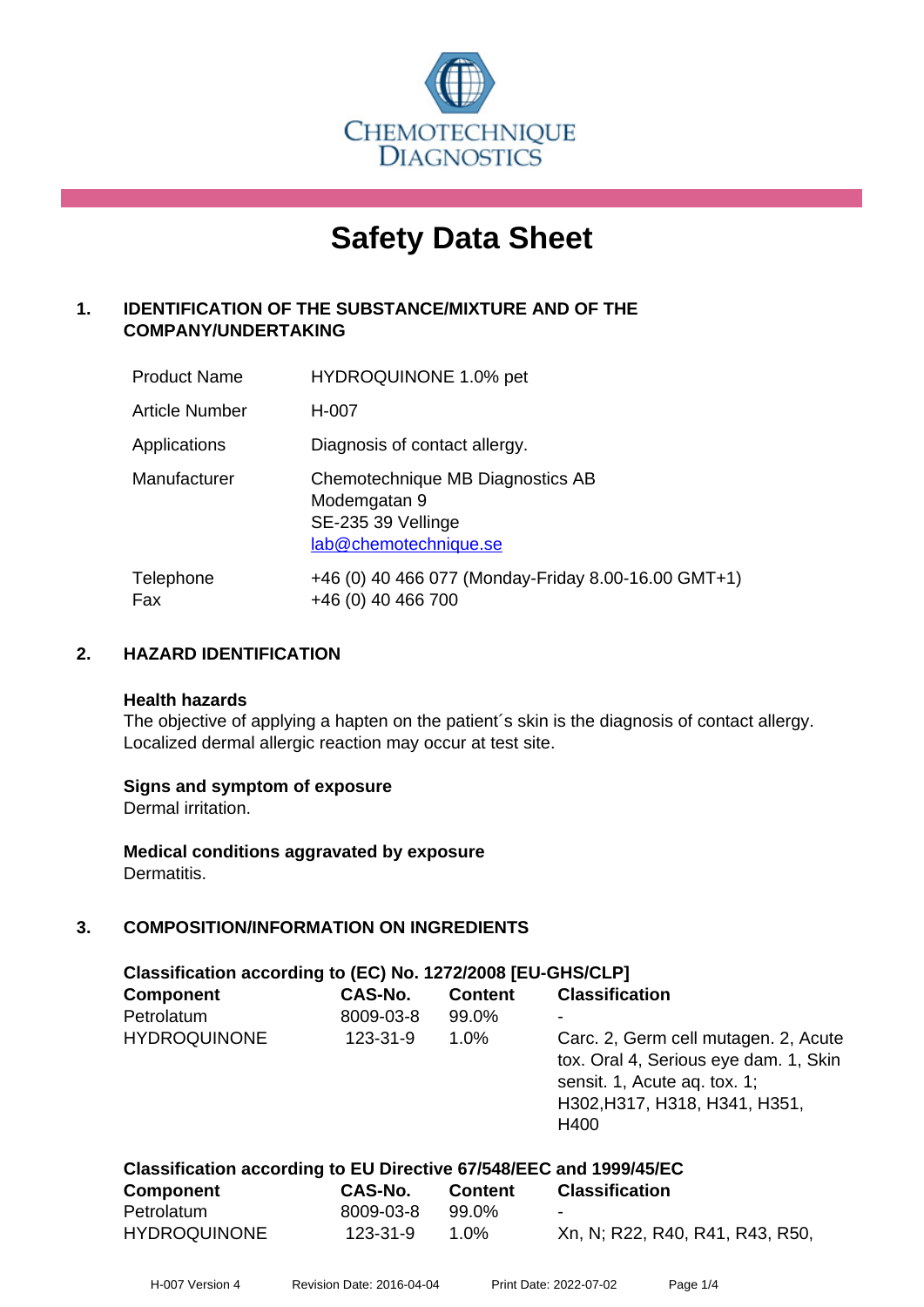#### **4. FIRST AID MEASURES**

**Emergency and first aid procedures** Obtain medical attention.

#### **5. FIRE-FIGHTING MEASURES\***

#### **Suitable extinguish media**

CO2, powder or water spray. Fight larger fires with water spray or alcohol resistant foam.

#### **For safety reasons unsuitable extinguishing agents** Water with full jet.

**Special protective equipment for fire-fighters** Wear self-contained respiratory protective device. Wear fully protective suit.

\*Data is shown for petrolatum only

### **6. ACCIDENTAL RELEASES MEASURES**

**Steps to be taken if material is released or spilled** Contain and place in a closed container.

### **7. HANDLING AND STORAGE**

**Precautions to be taken in handling and storage** Store dark at 5-8°C. Avoid extended exposure to light. FOR EXTERNAL USE ONLY.

### **8. EXPOSURE CONTROLS/PERSONAL PROTECTION**

**Respiratory protection** Not required.

**Ventilation** Local exhaust.

# **Protective gloves**

Disposal gloves.

#### **Eye protection**

Not required with normal use.

#### **Work/Hygienic practices**

Wash hands after each use.

# **9. PHYSICAL AND CHEMICAL PROPERTIES**

Odour **Odourless** 

Appearance Ivory White Semi-solid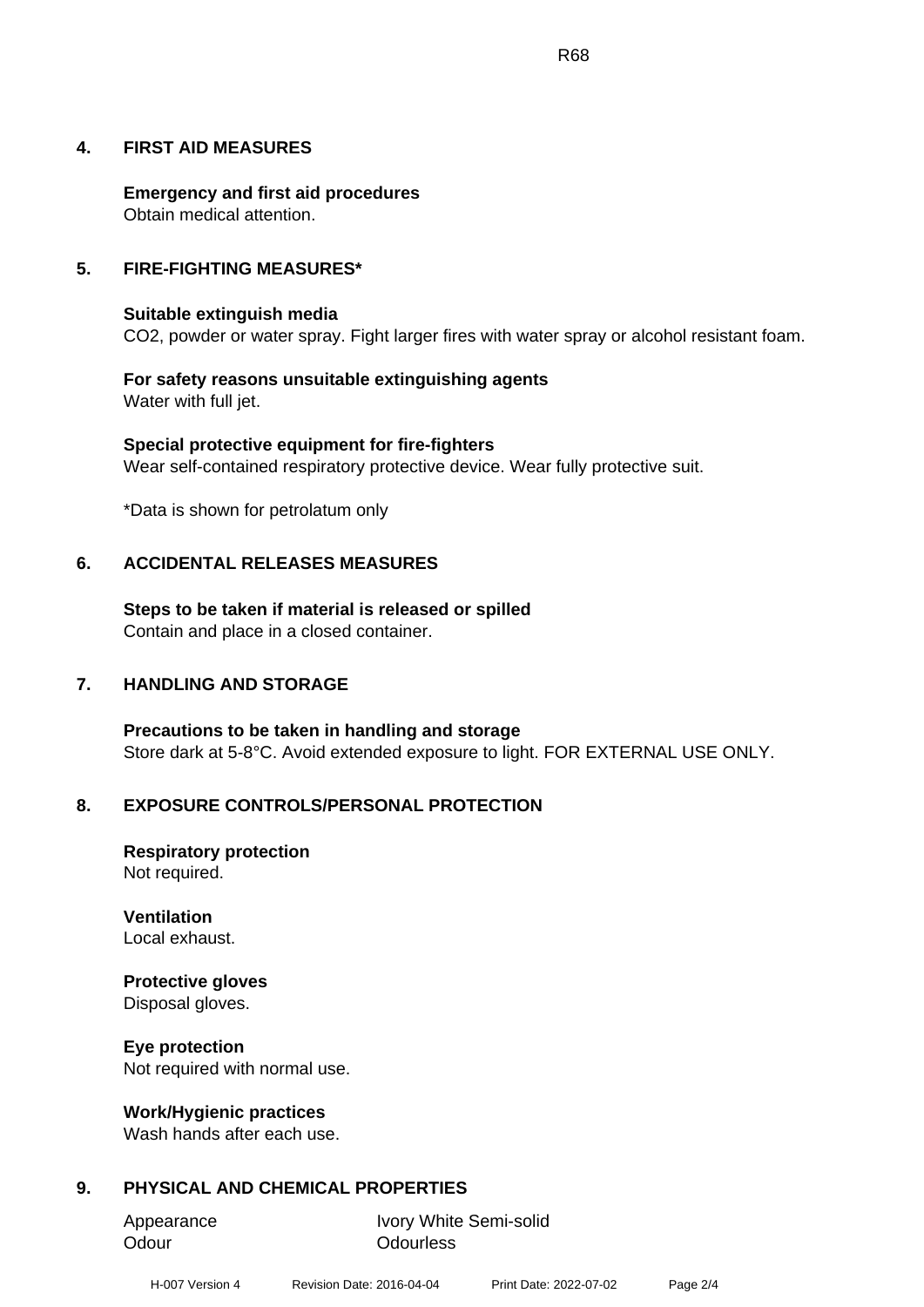Melting point\* 50-55° C Boiling point\* No data available Flash point\*  $>100^{\circ}$ C Self ignition\* Product does not self ignite. Danger of explosion\* Product does not present an explosion hazard. Density\* No data available. Solubility in/Miscibility with Water\* Insoluble

\*Data is shown for petrolatum only

# **10. STABILITY AND REACTIVITY**

#### **Incompability**

May react with strong oxidizing agents.

#### **Stability**

Stable at recommended storage conditions.

#### **Hazardous byproducts**

Combustion may generate CO, CO2 and other oxides.

# **Hazardous polymerization**

Will not occur.

# **11. TOXICOLOGICAL INFORMATION**

No data available.

# **12. ECOLOGICAL INFORMATION**

No data available.

### **13. DISPOSAL CONSIDERATIONS**

### **Waste disposal method**

Comply with federal, state/provincial and local regulation.

### **14. TRANSPORT INFORMATION**

Not dangerous goods.

### **15. REGULATORY INFORMATION**

The classification is according to the latest editions of the EU lists, and extended by company and literature data.

# **16. OTHER INFORMATION**

### **Text of H-statements and R-phrases mentioned in Section 3**